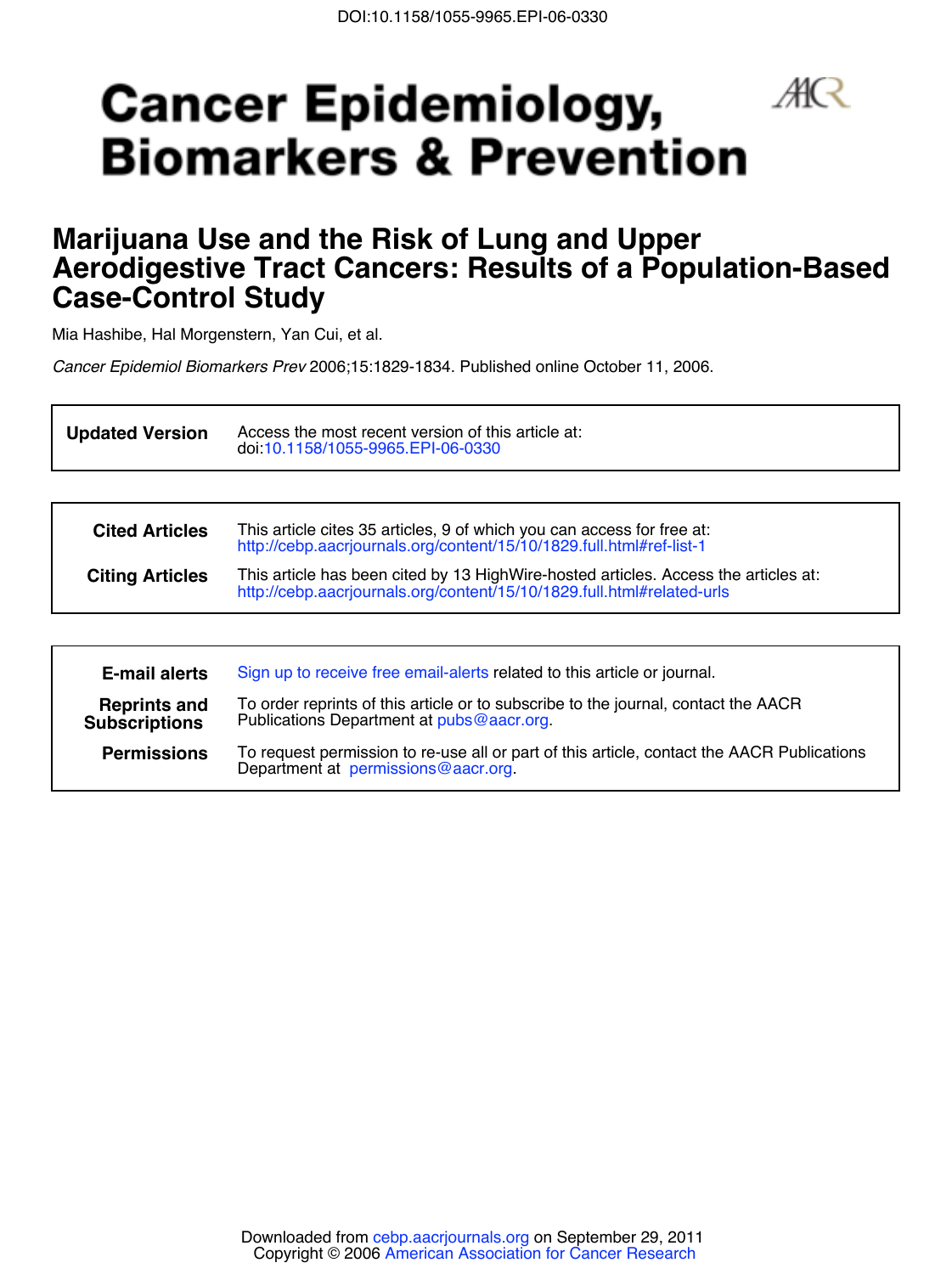# Marijuana Use and the Risk of Lung and Upper Aerodigestive Tract Cancers: Results of a Population-Based Case-Control Study

# Mia Hashibe,<sup>1</sup> Hal Morgenstern,<sup>2</sup> Yan Cui,<sup>3</sup> Donald P. Tashkin,<sup>4</sup> Zuo-Feng Zhang,<sup>5</sup> Wendy Cozen,<sup>6</sup> Thomas M. Mack,<sup>6</sup> and Sander Greenland<sup>5,7</sup>

'IARC, Lyon, France; 'Department of Epidemiology, School of Public Health, and Comprehensive Cancer Center, University<br>of Michigan, Ann Arbor, Michigan; 'Department of Epidemiology and Population Health, Albert Einstein Co Medicine of the Yeshiva University, Bronx, New York; <sup>4</sup>Division of Pulmonary and Critical Care Medicine, David Geffen School of Medicine at UCLA; <sup>5</sup>Department of Epidemiology, University of California, Los Angeles School of Public Health; <sup>6</sup>Department of Preventive Medicine, Keck School of Medicine at University of Southern California; and <sup>7</sup>Department of Statistics, University of California, Los Angeles, Los Angeles, California

#### Abstract

Background: Despite several lines of evidence suggesting the biological plausibility of marijuana being carcinogenic, epidemiologic findings are inconsistent. We conducted a population-based case-control study of the association between marijuana use and the risk of lung and upper aerodigestive tract cancers in Los Angeles.

Methods: Our study included 1,212 incident cancer cases and 1,040 cancer-free controls matched to cases on age, gender, and neighborhood. Subjects were interviewed with a standardized questionnaire. The cumulative use of marijuana was expressed in joint-years, where 1 joint-year is equivalent to smoking one joint per day for 1 year.

Results: Although using marijuana for  $\geq$ 30 joint-years was positively associated in the crude analyses with each cancer type (except pharyngeal cancer), no positive associations were observed when adjusting for several confounders

### Introduction

Several lines of evidence, including the presence of known carcinogens and cocarcinogens in marijuana smoke, as well as results from cellular, tissue, animal, and human studies, suggest that marijuana smoking may predispose to cancer, particularly respiratory tract cancers (1). In a recent epidemiologic review of the marijuana-cancer association, we concluded that sufficient studies were not available to adequately evaluate the effect of marijuana on cancer risk (2). Two cohort studies and 14 case-control studies were reviewed. In the cohort studies, increased risks of lung or other tobacco-related cancers were not observed among persons who had used marijuana at least six times in their lifetimes, but increased risks of prostate and cervical cancers among tobacco nonsmokers, as well as adult-onset glioma among both tobacco smokers and nonsmokers, were observed (3, 4). The cutoff for marijuana use may have been too low for cancer risk to be detected, and confounding by life-style risk factors could not be ruled out for the cervical and prostate cancer findings.

Copyright © 2006 American Association for Cancer Research. doi:10.1158/1055-9965.EPI-06-0330

including cigarette smoking. The adjusted odds ratio estimate (and 95% confidence limits) for  $\geq 60$  versus 0 joint-years was 1.1 (0.56, 2.1) for oral cancer, 0.84 (0.28, 2.5) for laryngeal cancer, and 0.62 (0.32, 1.2) for lung cancer; the adjusted odds ratio estimate for  $\geq 30$  versus 0 jointyears was 0.57 (0.20, 1.6) for pharyngeal cancer, and 0.53 (0.22, 1.3) for esophageal cancer. No association was consistently monotonic across exposure categories, and restriction to subjects who never smoked cigarettes yielded similar findings.

Conclusions: Our results may have been affected by selection bias or error in measuring lifetime exposure and confounder histories; but they suggest that the association of these cancers with marijuana, even long-term or heavy use, is not strong and may be below practically detectable limits. (Cancer Epidemiol Biomarkers Prev 2006;15(10):1829 – 34)

The 14 case-control studies included 4 studies of head and neck cancers (5-8), 2 studies of lung cancer (9, 10), 2 studies of non-Hodgkin's lymphoma (11, 12), 1 study of anal cancer (13), 1 study of penile cancer (14), 1 study of bladder cancer (15), and several studies of childhood cancers with assessment of parental exposures (16-19). In a hospital-based study, Zhang et al. (8) reported an association of marijuana use with head and neck cancers, with dose-response relations observed for both frequency and duration of use. In contrast, in a larger population-based case-control study, Rosenblatt et al. (7) reported no association between oral cancer and marijuana use. In two smaller case-control studies of young subjects  $(\leq 45$  years), no association was observed between regular cannabis use and oral cancer (5, 6).

The two lung cancer studies were conducted in North Africa, where marijuana is mixed with tobacco (9, 10). Although an 8-fold increase in risk was observed in the study in Tunisia, this finding could easily be due solely to tobacco effects (9). The investigators who conducted the casecontrol studies on penile and anal cancers did not detect any associations with marijuana use (13, 14). Two studies on non-Hodgkin's lymphoma exhibited null to inverse associations with lifetime marijuana use, but residual confounding could not be ruled out (11, 12). Results from the small study of bladder cancer suggested a positive association with marijuana use (15). Parental marijuana use during gestation was associated with increased risks of childhood leukemia, astrocytoma, and rhabdomyosarcoma, but dose-response relations were not assessed (16-20).

Limitations of previous studies include possible confounding due to cigarette smoking and other risk factors, error in

Received 4/26/06; revised 7/27/06; accepted 7/27/06.

Grant support: NIH grants DA11386, CA90833, CA77954, CA09142, CA96134, and ES011667; and the Alper Research Program for Environmental Genomics of the UCLA Jonsson Comprehensive Cancer Center.

The costs of publication of this article were defrayed in part by the payment of page charges. This article must therefore be hereby marked advertisement in accordance with 18 U.S.C. Section 1734 solely to indicate this fact.

Requests for reprints: Hal Morgenstern, Department of Epidemiology, School of Public Health, University of Michigan, Ann Arbor, MI 48109-2029. Phone: 734-764-5435; Fax: 734-764- 3192. E-mail: halm@umich.edu.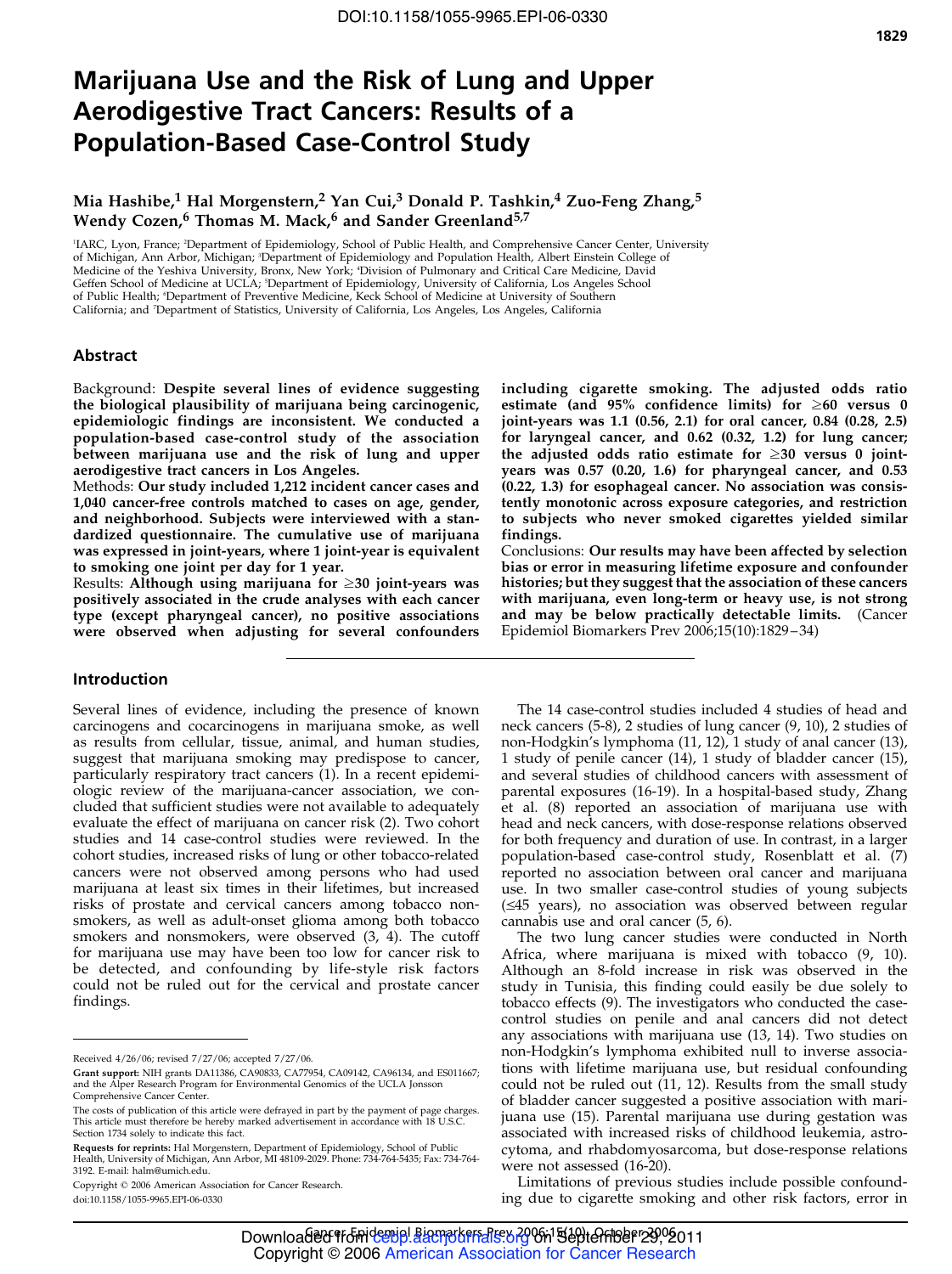measuring marijuana use and potential confounders, and the small number of cancer cases with a history of long-term or heavy use of marijuana. The latter limitation is due to the fact that regular marijuana use did not become common in the U.S. until the late 1960s and early 1970s, and that trend was mostly restricted to persons born after 1945 (21, 22). To deal with these problems, we conducted a large population-based case-control study of lung and upper aerodigestive tract (UAT) cancers among middle aged adults who are likely to have been exposed to appreciable amounts of marijuana, and we made a concerted effort to collect detailed information on the lifetime use of marijuana, tobacco, and alcohol use.

# Materials and Methods

Study Design and Population. All subjects in this study were: (a) residents of Los Angeles County at the time of diagnosis for cases or at the time of recruitment for controls; (b) were 18 to 65 years of age during the study period, 1999 to 2004; and (c) spoke either English or Spanish, or had translators available at home. Subjects were not paid for their participation in this study.

Histologically confirmed new cases of lung and UAT cancers were identified by the rapid ascertainment system of the Cancer Surveillance Program for Los Angeles County, which is administered by the Keck School of Medicine and the Norris Comprehensive Cancer Center at the University of Southern California. The time from diagnosis to interview was <6 months for 89% of the study cases. The University of Southern California Cancer Surveillance Program is the population-based cancer registry for Los Angeles County, which has been collecting basic clinical and demographic information on all invasive cancers (except non-melanoma skin cancer) diagnosed among residents of Los Angeles County since 1972. Over 95% of cancer reports are histologically verified; the remainder are verified by magnetic resonance imaging, computed tomography scan or other diagnostic methods. Cases of lung and UAT cancers were excluded if they had a previous diagnosis of these malignancies; this information was determined from Cancer Surveillance Program records and verified from case self-reports in their interviews.

Controls did not have a history of lung or UAT cancers, and they were individually matched to cases on age decade, gender, and residential neighborhood. Specially trained field workers canvassed the neighborhood of each enrolled case and selected a sequence of 30 to 40 households according to a set algorithm. The field worker then attempted to identify eligible matches in the sequence of households by knocking on doors or, if no one answered, by leaving a letter describing the study, requesting information on eligibility, and inviting eligible persons to participate. If no response was obtained from selected households, second and third letters were sent as needed. If no eligible and willing match was identified, the field worker returned to the neighborhood and selected new households in an expanded sequence. The first eligible match in the sequence who was willing to participate was enrolled in the study and interviewed in the same manner as the case.

Among eligible cases that were identified by the Cancer Surveillance Program, participation rates were 39% for lung cancer, 54% for oral cancer, 45% for pharyngeal cancer, 42% for laryngeal cancer, and 35% for esophageal cancer. Among eligible lung cancer cases, the reasons for nonparticipation were refusal (16%), death (25%), inability to establish contact (14%), ill health (5%), and refused permission by the case's physician (1%). Among eligible UAT cancer cases, the reasons for nonparticipation were refusal (21%), death (10%), inability to establish contact (18%), and ill health (4%). Study cases and nonparticipating eligible cases did not differ appreciably with respect to age and gender, but African-Americans were 13%

less likely to participate than were the other racial/ethnic groups. Among contacted eligible controls, the participation rate was 72%, and the reasons for nonparticipation were refusal (19%) and inability to establish contact (8%). Eligible females were 5% more likely to participate as controls than were eligible males.

Our analysis includes 611 incident cases of lung cancer (ICD-O2 C33.9-34.9), 303 oral cancers (C01.9-C09.9), 100 pharyngeal cancers (C10.0-C14.0, C30.0-C31.1), 90 laryngeal cancers (C32.0-C32.9), 108 esophageal cancers (C15.1-16.0), and 1,040 cancer-free population controls. Among cases of oral, pharyngeal, and laryngeal cancers, 465 (94%) were squamous cell carcinomas and 28 (5%) were other histologies. Among cases of lung cancer, 297 (49%) were adenocarcinomas, 115 (19%) were large cell carcinomas, 95 (15%) were squamous cell carcinomas, 75 (12%) were small cell carcinomas, and 29 (5%) were other histologies. Among cases of esophageal cancers, 74 (69%) were adenocarcinomas, 32 (30%) were squamous cell carcinomas, and 2 (2%) were other histologies. These histologic distributions of lung and esophageal cancers reflect the increasing proportion of adenocarcinomas and the decreasing proportion of squamous cell carcinomas that have been occurring in the U.S. (23) and Los Angeles County (24). Furthermore, we found very little difference in participation rates among different histologic types of the same cancer site.

Data Collection. Subjects were interviewed face-to-face with standardized questionnaires by specially trained interviewers. The protocol was approved by the Institutional Review Boards of University of California, Los Angeles and University of Southern California. Informed consent was obtained from all subjects, who were assured that all collected data, including illegal drug use, would remain confidential and that the investigators may not be compelled to provide such confidential information to anyone not connected with this study, including governments and courts (through a Confidentiality Certificate, No. DA-99-88, obtained from the National Institute of Drug Abuse). Subjects were first asked whether they ever smoked marijuana (excluding hashish). If they answered yes, they were asked detailed questions about their lifetime frequency, duration, type, and amount of use by age or year. Changes in marijuana use between periods of relative stability were recorded. Subjects were then asked separately about their use of hashish or hash oil by age or year. The interviews also requested information on the use of other drugs, including tobacco (cigarettes, cigars, pipes, and chewing tobacco) and alcohol, sociodemographic factors, diet, occupational history, environmental factors including exposure to environmental smoke, medical history (selected chronic diseases), and family history of cancer.

Variables were created for the lifetime use of marijuana (including hashish), cigarettes, and alcohol before cancer diagnosis for cases and comparable times for their matched controls. Cumulative marijuana use was expressed in jointyears, where 1 joint-year is equivalent to smoking one joint or one pipeful of hashish per day for 1 year; cumulative cigarette smoking was expressed in pack-years, in which 1 pack-year is equivalent to smoking one pack of cigarettes per day for 1 year; and cumulative alcohol use was expressed in drink-years, where 1 drink-year is equivalent to consuming one alcoholic drink per day for 1 year.

Statistical Methods. To increase precision and power over standard matched analyses, we used unconditional logistic regression models, including covariates for age and gender (the matching variables), which allowed us to compare cases of each cancer type with all controls (25). In the analysis of each cancer type, controls were excluded if they were more than 3 years younger than the youngest case or more than 3 years older than the oldest case. The association between marijuana use and each cancer type was obtained by treating marijuana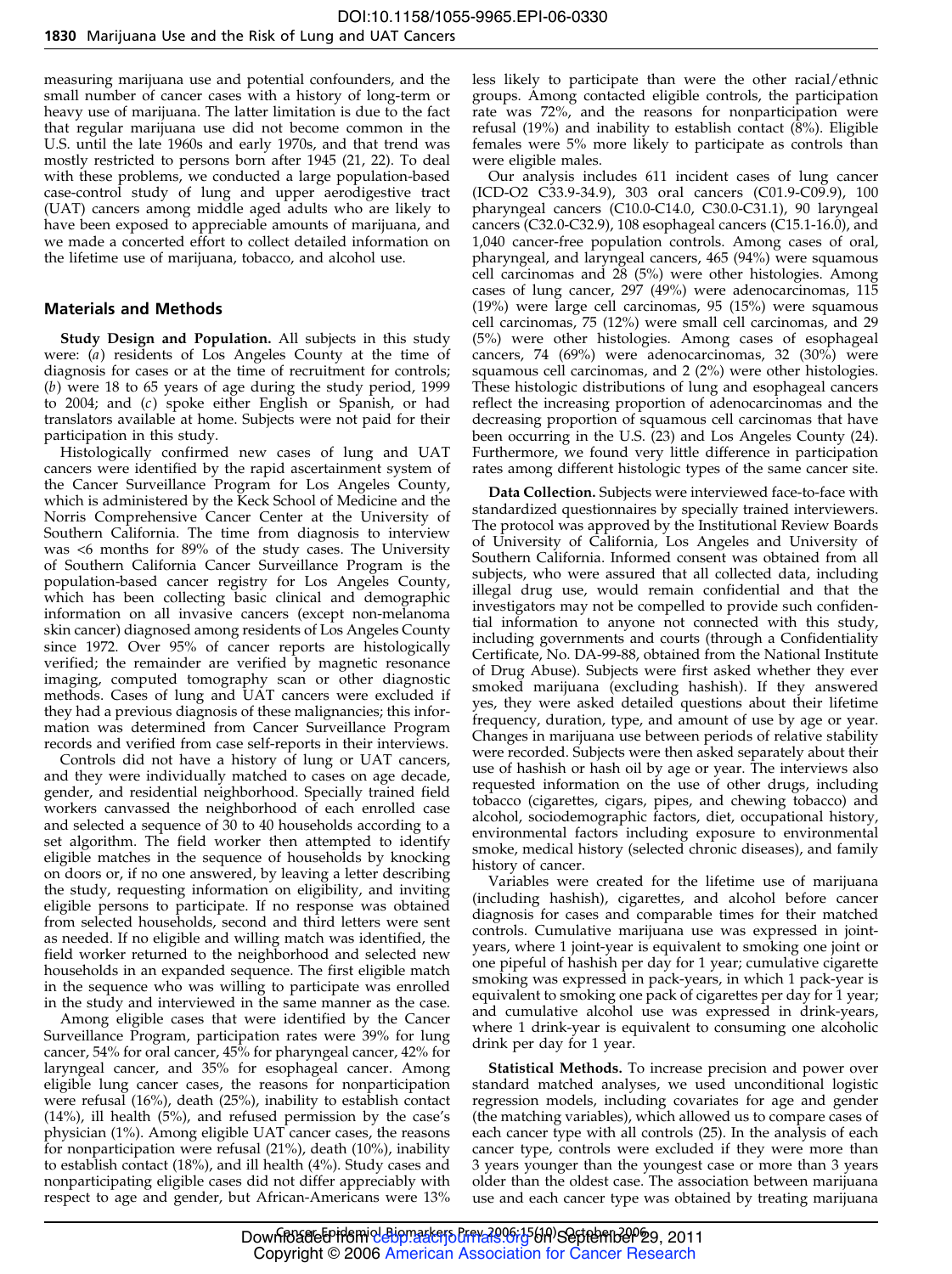use as a set of four or five indicator variables (using neverusers as the reference group; see Table 1) and by treating marijuana use as a continuous variable. To minimize leveraging from outliers in the analysis of continuous marijuana use, we excluded all subjects reporting >200 joint-years. Odds ratios (OR) and 95% confidence limits (CL) were estimated with and without adjustment for potential confounders. In addition to age and gender (included in adjusted model 1), we also adjusted for race/ethnicity (non-Hispanic White, African-American, Hispanic, other), educational level (five categories as shown in Table 1), and alcohol consumption (continuous in drink-years; model 2), plus cigarette smoking (ever/never and continuous in pack-years; model 3). To minimize age confounding and to account for agematching, age was stratified into 15 fine categories  $\langle$ <34, 35-36, 37-38, 39-40, 41-42, 43-44, 45-46, 47-48, 49-50, 51-52, 53-54, 55-56, 57-58, and 59-62).

Because complete control for measured confounders such as tobacco use depends on modeling assumptions, we also estimated marijuana-cancer associations among subjects who reported that they never smoked cigarettes. Given the sparseness of data with the reduced sample size, we were not able to use as many categories of marijuana use in these analyses. To assess nonmultiplicative interactions of marijuana use with cigarette smoking and alcohol consumption, we fit logistic models with product terms for each of these interactions, treating the three predictors as continuous variables.

Data analyses were done with SAS 8.0 software, and all reported  $\vec{P}$  values are based on two-sided tests.

## **Results**

The distribution of selected demographic factors and the three lifetime consumption variables are shown for each type of cancer and the controls in Table 1. Most subjects were 45 years of age or older, although laryngeal and esophageal cancer cases were older than subjects in the other groups. The proportion of males was 50% among lung cancer cases, 60% among controls, and >65% among the other case groups. The majority of all groups, except for cases of pharyngeal and laryngeal cancers were non-Hispanic Whites. As expected, cases of lung and UAT cancers were more likely than controls to have smoked cigarettes and to have used alcohol heavily. Marijuana use over 10 joint-years seemed to be more common among cases, especially oral and laryngeal cancers, than among controls. Among controls, 54% had used marijuana in their lifetimes, and 11% had used marijuana for  $\geq$ 10 joint-years (equivalent to 3,650 or more joints). Also among controls, joint-years of marijuana use was positively associated with pack-years of cigarette smoking and drink-years of alcohol use, but inversely associated with years of education.

Crude and adjusted associations with each type of cancer in the total sample are shown in Table 2. In the crude analyses, marijuana use was positively associated with oral and

Table 1. Distribution of demographic and consumption variables for each type of cancer and controls, by category of each variable (percentages may not sum to 100 due to rounding)

| Variable (category)                       | No. of cancer cases (%) |         |         |            |          | No. of controls $(\% )$ |
|-------------------------------------------|-------------------------|---------|---------|------------|----------|-------------------------|
|                                           | Oral                    | Pharynx | Larynx  | Esophageal | Lung     |                         |
| Total no. of subjects                     | 303                     | 100     | 90      | 108        | 611      | 1,040                   |
| Age $(y)$                                 |                         |         |         |            |          |                         |
| $\leq 34$                                 | 16(5)                   | 10(10)  | 3(3)    | 3(3)       | 4(1)     | 51(5)                   |
| 35 to $\leq 44$                           | 41 (14)                 | 17(17)  | 9(10)   | 10(9)      | 57 (9)   | 171 (16)                |
| 45 to $\leq 54$                           | 146 (48)                | 39 (39) | 37(41)  | 45 (42)    | 301 (49) | 499 (48)                |
| $55+$                                     | 100(33)                 | 34 (34) | 41 (46) | 50 (46)    | 249 (41) | 319 (31)                |
| Sex                                       |                         |         |         |            |          |                         |
| Male                                      | 233 (77)                | 67 (67) | 71 (79) | 83 (77)    | 303 (50) | 623 (60)                |
| Female                                    | 70(23)                  | 33(33)  | 19(21)  | 25(23)     | 308 (50) | 417 (40)                |
| Race-ethnicity                            |                         |         |         |            |          |                         |
| Non-Hispanic White                        | 192 (63)                | 37 (38) | 45(50)  | 67(62)     | 359 (59) | 634 (61)                |
| African-American                          | 32(11)                  | 10(10)  | 20(22)  | 7(7)       | 96 (16)  | 102(10)                 |
| Hispanic                                  | 51 (17)                 | 19(19)  | 17(19)  | 22(20)     | 70(11)   | 204 (20)                |
| Other                                     | 28 (9)                  | 32(33)  | 8(9)    | 12(11)     | 85 (14)  | 99 (10)                 |
| Years of schooling (y)                    |                         |         |         |            |          |                         |
| <12                                       | 56 (18)                 | 23(23)  | 27(30)  | 20(19)     | 107(18)  | 116(11)                 |
| 12                                        | 67(22)                  | 23(23)  | 23(26)  | 34 (31)    | 158 (26) | 184 (18)                |
| 13-15                                     | 79 (26)                 | 28 (28) | 24 (27) | 25(23)     | 186 (30) | 272 (26)                |
| 16                                        | 60(20)                  | 16(16)  | 10(11)  | 17(16)     | 89 (15)  | 209(20)                 |
| $>16$                                     | 41 (14)                 | 10(10)  | 6 (7)   | 12(11)     | 71(12)   | 258 (25)                |
| Pack-years of tobacco use*                |                         |         |         |            |          |                         |
| $\overline{0}$                            | 103 (34)                | 43 (43) | 13(14)  | 23(21)     | 110(18)  | 492 (47)                |
| $>0-20$                                   | 74 (24)                 | 22(22)  | 22(24)  | 29 (27)    | 102(17)  | 353 (34)                |
| $>20-40$                                  | 70 (23)                 | 21(21)  | 24 (27) | 31 (29)    | 202(33)  | 136 (13)                |
| >40                                       | 56 (18)                 | 14 (14) | 31 (34) | 25(23)     | 197 (32) | 58 (6)                  |
| Drink-years of alcohol use                |                         |         |         |            |          |                         |
| $\mathbf{0}$                              | 57 (19)                 | 33 (33) | 11(12)  | 16(15)     | 170 (28) | 264 (25)                |
| $>0-50$                                   | 145 (48)                | 37 (37) | 35(39)  | 59 (55)    | 304 (50) | 633 (61)                |
| $>50-100$                                 | 34 (11)                 | 14 (14) | 12(14)  | 15(14)     | 59(10)   | 70 (7)                  |
| >100                                      | 66(22)                  | 16(16)  | 31(35)  | 18 (17)    | 77 (13)  | 69 (7)                  |
| Joint-years of marijuana use <sup>#</sup> |                         |         |         |            |          |                         |
| $\overline{0}$                            | 115 (38)                | 60(60)  | 39 (43) | 50 (47)    | 299 (49) | 476 (46)                |
| $>0$ to $<1$                              | 91 (30)                 | 21(21)  | 24 (27) | 30(28)     | 161(26)  | 322 (31)                |
| 1 to $<$ 10                               | 40(13)                  | 8(8)    | 7(8)    | 13(12)     | 65(11)   | 124 (12)                |
| 10 to $<$ 30                              | 20(7)                   | 5(5)    | 8(9)    | 5(5)       | 32(5)    | 57(6)                   |
| 30 to $< 60$                              | 12(4)                   | 2(2)    | 5(6)    | 6(6)       | 20(3)    | 23(2)                   |
| $\geq 60$                                 | 24(8)                   | 4(4)    | 7(8)    | 3(3)       | 33(5)    | 35(3)                   |
|                                           |                         |         |         |            |          |                         |

\*One pack-year of tobacco use is equivalent to smoking one pack of cigarettes per day for 1 year (i.e., 365 packs or 7,300 cigarettes).

cOne drink-year of alcohol use is equivalent to having one alcoholic drink per day for 1 year (i.e., 365 drinks).

bOne joint-year of marijuana use is equivalent to smoking one joint per day for 1 year (i.e., 365 joints).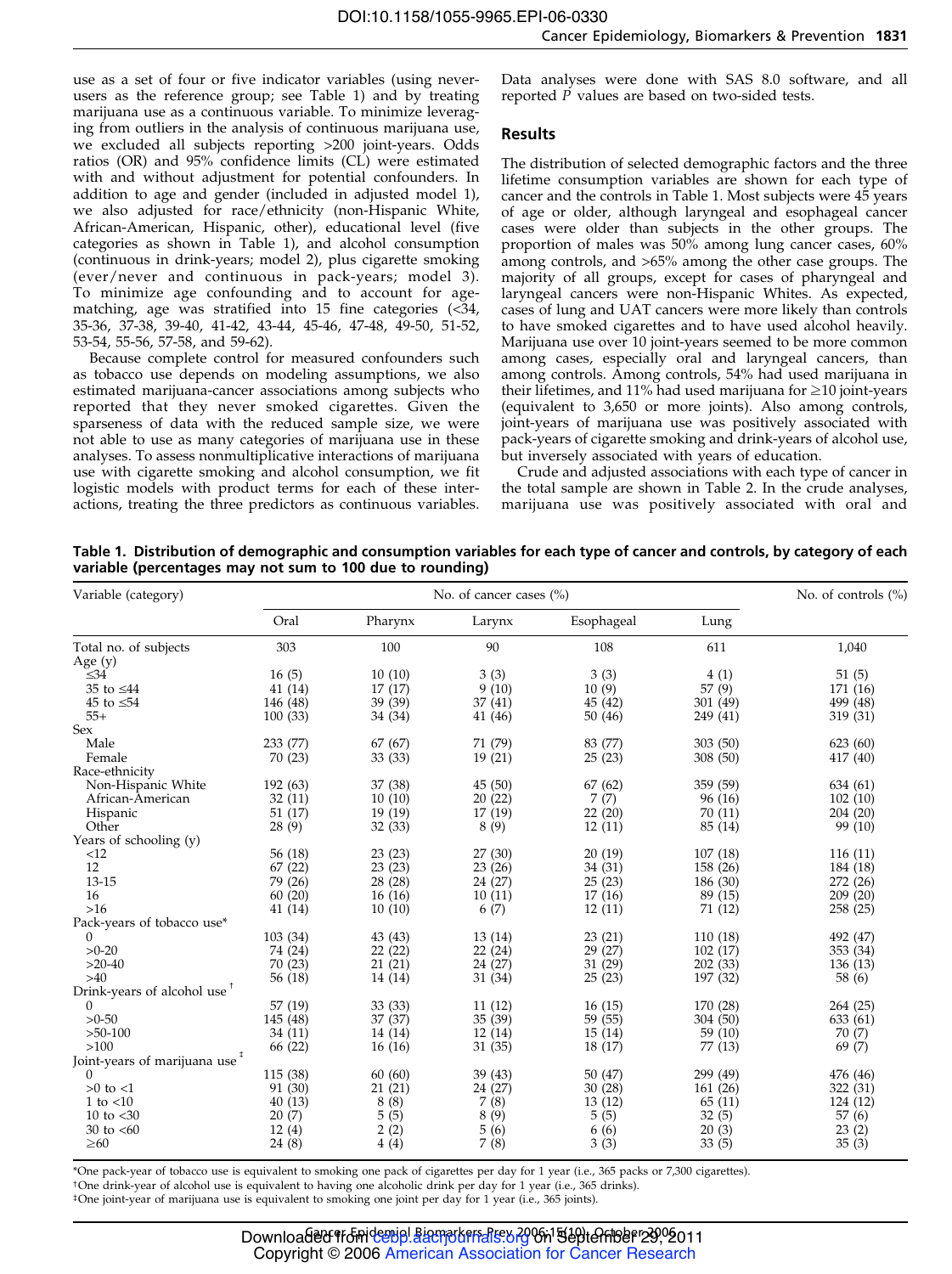### Table 2. Association (estimated OR and 95% CL) between cumulative marijuana use and cancer incidence, by type of cancer, amount of marijuana use, and covariate adjustment

| Cancer type (marijuana use)                       | Cases, N | Controls, N | Crude OR (95% CL)     | Adjusted OR (95% CL)  |                   |                       |
|---------------------------------------------------|----------|-------------|-----------------------|-----------------------|-------------------|-----------------------|
|                                                   |          |             |                       | Model 1               | Model 2           | Model 3               |
| Oral cancer                                       |          |             |                       |                       |                   |                       |
| 50 joint-years*                                   | 297      | 1,023       | 1.7(1.3, 2.2)         | 1.5(1.1, 2.0)         | 1.2(0.86, 1.6)    | $1.1$ $(0.80, 1.5)$   |
| $P$ for trend*                                    |          |             | 0.0002                | 0.0064                | 0.33              | 0.53                  |
| Never                                             | 115      | 473         | 1                     | 1                     | $\mathbf{1}$      | 1                     |
| $>0$ to $<1$ joint-years                          | 91       | 321         | 1.2(0.86, 1.6)        | 1.1(0.82, 1.6)        | $1.1$ (0.75, 1.5) | $1.1$ (0.74, 1.5)     |
| 1 to $<$ 10 joint-years                           | 40       | 124         | 1.3(0.88, 2.0)        | 1.2(0.81, 1.9)        | 1.0(0.65, 1.7)    | 1.1(0.65, 1.7)        |
| 10 to $<$ 30 joint-years                          | 20       | 57          | 1.4(0.83, 2.5)        | 1.3(0.71, 2.2)        | 0.90(0.48, 1.7)   | 0.92(0.48, 1.7)       |
| 30 to $<$ 60 joint-years                          | 12       | 23          | 2.1(1.0, 4.4)         | 1.7(0.80, 3.6)        | 1.1(0.49, 2.4)    | 0.88(0.38, 2.0)       |
| $\geq 60$ joint-years                             | 24       | 35          | 2.8(1.6, 4.9)         | 2.3(1.3, 4.0)         | 1.2(0.61, 2.2)    | 1.1(0.56, 2.1)        |
| Pharyngeal cancer                                 |          |             |                       |                       |                   |                       |
| 50 joint-years*                                   | 99       | 1,023       | 1.0(0.55, 1.8)        | $0.96$ $(0.51, 1.8)$  | 0.68(0.33, 1.4)   | 0.75(0.37, 1.5)       |
| P for trend*                                      |          |             | 0.98                  | 0.89                  | 0.28              | 0.42                  |
| Never                                             | 60       | 473         | 1                     | 1                     | 1                 | 1                     |
| $>0$ to $<1$ joint-years                          | 21       | 321         | $0.52$ $(0.31, 0.87)$ | $0.51$ $(0.30, 0.87)$ | 0.63(0.35, 1.1)   | $0.67$ $(0.37, 1.2)$  |
| 1 to $<$ 10 joint-years                           | 8        | 124         | 0.51(0.24, 1.1)       | 0.54(0.25, 1.2)       | 0.66(0.28, 1.5)   | $0.71$ $(0.30, 1.7)$  |
| 10 to $<$ 30 joint-years                          | 5        | 57          | $0.69$ $(0.27, 1.8)$  | $0.70$ $(0.26, 1.9)$  | 0.38(0.10, 1.4)   | 0.39(0.10, 1.5)       |
| $\geq$ 30 joint-years                             | 6        | 58          | $0.82$ $(0.34, 2.0)$  | $0.73$ $(0.29, 1.8)$  | 0.53(0.19, 1.5)   | $0.57$ $(0.20, 1.6)$  |
|                                                   |          |             |                       |                       |                   |                       |
| Laryngeal cancer                                  |          |             |                       |                       |                   |                       |
| 50 joint-years*                                   | 87       | 1,026       | $1.6$ $(1.0, 2.5)$    | $1.6$ $(1.0, 2.6)$    | 1.0(0.55, 1.9)    | $0.93$ $(0.50, 1.7)$  |
| $P$ for trend*                                    |          |             | 0.043                 | 0.052                 | 0.99              | 0.81                  |
| Never                                             | 39       | 475         | 1                     | 1                     | $\mathbf{1}$      | $\mathbf{1}$          |
| $>0$ to $<1$ joint-years                          | 24       | 322         | 0.91(0.54, 1.5)       | 0.94(0.54, 1.6)       | 1.0(0.56, 2.0)    | 0.81(0.42, 1.6)       |
| 1 to <10 joint-years                              | 7        | 124         | 0.69(0.30, 1.6)       | 0.70(0.30, 1.6)       | 0.58(0.22, 1.5)   | $0.42$ $(0.15, 1.2)$  |
| 10 to $<$ 30 joint-years                          | 8        | 57          | 1.7(0.76, 3.8)        | 1.7(0.73, 4.0)        | 1.3(0.51, 3.4)    | 0.91(0.33, 2.5)       |
| 30 to $<$ 60 joint-years                          | 5        | 23          | 2.6(0.96, 7.4)        | 2.9(0.98, 8.5)        | 1.3(0.34, 4.7)    | $0.71$ $(0.19, 2.7)$  |
| $\geq 60$ joint-years                             | 7        | 35          | 2.4(1.0, 5.8)         | 2.4(0.95, 6.0)        | 1.1(0.37, 3.5)    | $0.84$ $(0.28, 2.5)$  |
| Esophageal cancer                                 |          |             |                       |                       |                   |                       |
| 50 joint-years*                                   | 107      | 1,019       | $1.2$ (0.75, 2.0)     | $1.2$ (0.70, 2.0)     | 0.94(0.52, 1.7)   | 0.83(0.44, 1.5)       |
| P for trend*                                      |          |             | 0.41                  | 0.54                  | 0.85              | 0.55                  |
| Never                                             | 50       | 472         | 1                     | 1                     | $\mathbf{1}$      | 1                     |
| $>0$ to $<1$ joint-years                          | 30       | 318         | 0.89(0.55, 1.4)       | $0.92$ $(0.56, 1.5)$  | 0.84(0.50, 1.4)   | 0.71(0.41, 1.2)       |
| 1 to $<$ 10 joint-years                           | 13       | 124         | 0.99(0.52, 1.9)       | 0.97(0.50, 1.9)       | 0.91(0.44, 1.9)   | 0.77(0.36, 1.6)       |
| 10 to $<$ 30 joint-years                          | 5        | 57          | 0.83(0.32, 2.2)       | 0.73(0.27, 2.0)       | 0.57(0.20, 1.6)   | 0.44(0.15, 1.3)       |
| $\geq$ 30 joint-years                             | 9        | 58          | 1.5(0.69, 3.1)        | 1.3(0.57, 2.8)        | 0.79(0.34, 1.9)   | $0.53$ $(0.22, 1.3)$  |
| Lung cancer                                       |          |             |                       |                       |                   |                       |
| 50 joint-years*                                   | 606      | 1,016       | 1.4(1.1, 1.8)         | 1.7(1.3, 2.3)         | 1.4(1.0, 1.9)     | 1.0(0.74, 1.4)        |
| $P$ for trend*                                    |          |             | 0.013                 | < 0.0001              | 0.026             | 0.89                  |
| Never                                             | 299      | 470         | 1                     | 1                     | 1                 | 1                     |
| $>0$ to $<1$ joint-years                          | 161      | 317         | 0.80(0.63, 1.0)       | 0.88(0.68, 1.1)       | 0.87(0.66, 1.1)   | $0.63$ $(0.46, 0.87)$ |
| 1 to $<$ 10 joint-years                           | 65       | 124         | 0.82(0.59, 1.2)       | 1.0(0.72, 1.5)        | 1.0(0.70, 1.5)    | 0.71(0.46, 1.1)       |
| 10 to $<$ 30 joint-years                          | 32       | 57          | 0.88(0.56, 1.4)       | 1.1(0.71, 1.8)        | 0.89(0.53, 1.5)   | 0.56(0.31, 1.0)       |
|                                                   | 20       | 23          | 1.4(0.74, 2.5)        | 2.0(1.0, 3.8)         | 1.5(0.75, 2.9)    | $0.82$ $(0.38, 1.7)$  |
| 30 to $<$ 60 joint-years<br>$\geq 60$ joint-years | 33       | 35          | 1.5(0.90, 2.4)        |                       | 1.5(0.86, 2.6)    | $0.62$ $(0.32, 1.2)$  |
|                                                   |          |             |                       | 2.2(1.3, 3.7)         |                   |                       |

NOTE: Crude estimates are unadjusted for covariates. Model 1 is adjusted for age (15 categories) and gender. Model 2 is adjusted for age (15 categories), gender, race/ ethnicity (4 categories), education (5 categories), and drink-years. Model 3 is adjusted for age (15 categories), gender, race/ethnicity (4 categories), education (5 categories), drink-years, tobacco use (ever/never), and pack-years.

\*Treating cumulative marijuana use as a continuous variable; the estimated OR is for a difference of 50 joint-years. To minimize leveraging from outliers, these regressions exclude subjects reporting >200 joint-years of marijuana use.

laryngeal cancers and weakly associated with esophageal and lung cancers. For example, the estimated crude OR for  $\geq 60$ versus 0 joint-years was 2.8 (95% CL, 1.6, 4.9) for oral cancer and 2.4 ( $95\%$  CL, 1.0, 5.8) for laryngeal cancer. When adjusting for potential confounders, especially cigarette smoking, however, positive associations were no longer observed. Adjusting for all covariates (model 3 in Table 2), the estimated ORs for all non-reference categories of marijuana use were <1 for all outcomes except oral cancer, but there were no consistent monotonic associations. The adjusted OR for  $\geq 60$  versus 0 joint-years was 1.1 (95% CL, 0.56, 2.1) for oral cancer, 0.84 (95% CL, 0.28, 2.5) for laryngeal cancer, and 0.62 (95% CL, 0.32, 1.2) for lung cancer; the adjusted OR for  $\geq$ 30 versus 0 joint-years was 0.57 (95% CL, 0.20, 1.6) for pharyngeal cancer and 0.53 (95% CL, 0.22, 1.3) for esophageal cancer. By treating marijuana use as a continuous variable, the estimated ORs corresponding to 50 joint-years are qualitatively consistent with the categorical results, although inverse associations are less apparent in the analyses of the continuous exposure (Table 2).

Although there were not enough UAT cancers to conduct adjusted subanalyses by histologic type, the results for lung cancer did not vary appreciably by histologic type; the estimated ORs remained <1 for all non-reference categories of marijuana use. None of the findings presented in Table 2 changed appreciably when adjusting for other potential confounders measured in this study, including the consumption of fruits and vegetables, income, marital status, passive smoking, and history of other chronic respiratory conditions.

The results of fitting models to never-users of cigarettes are shown in Table 3. Although we could not examine cancer associations with marijuana use over 10 joint-years, the results are qualitatively similar to those in Table 2. The only suggestion of a positive association was obtained for oral cancer (OR for >10 versus 0 joint-years, 1.8; 95% CL, 0.69, 4.7). The estimates in this table, however, are not very precise.

The combined effects of marijuana use with cigarette smoking and alcohol use were assessed by adding product terms to logistic model 3, treating these three variables as continuous. We detected no departure from multiplicative associations between marijuana and cigarette smoking or alcohol use, but all the results were very imprecise.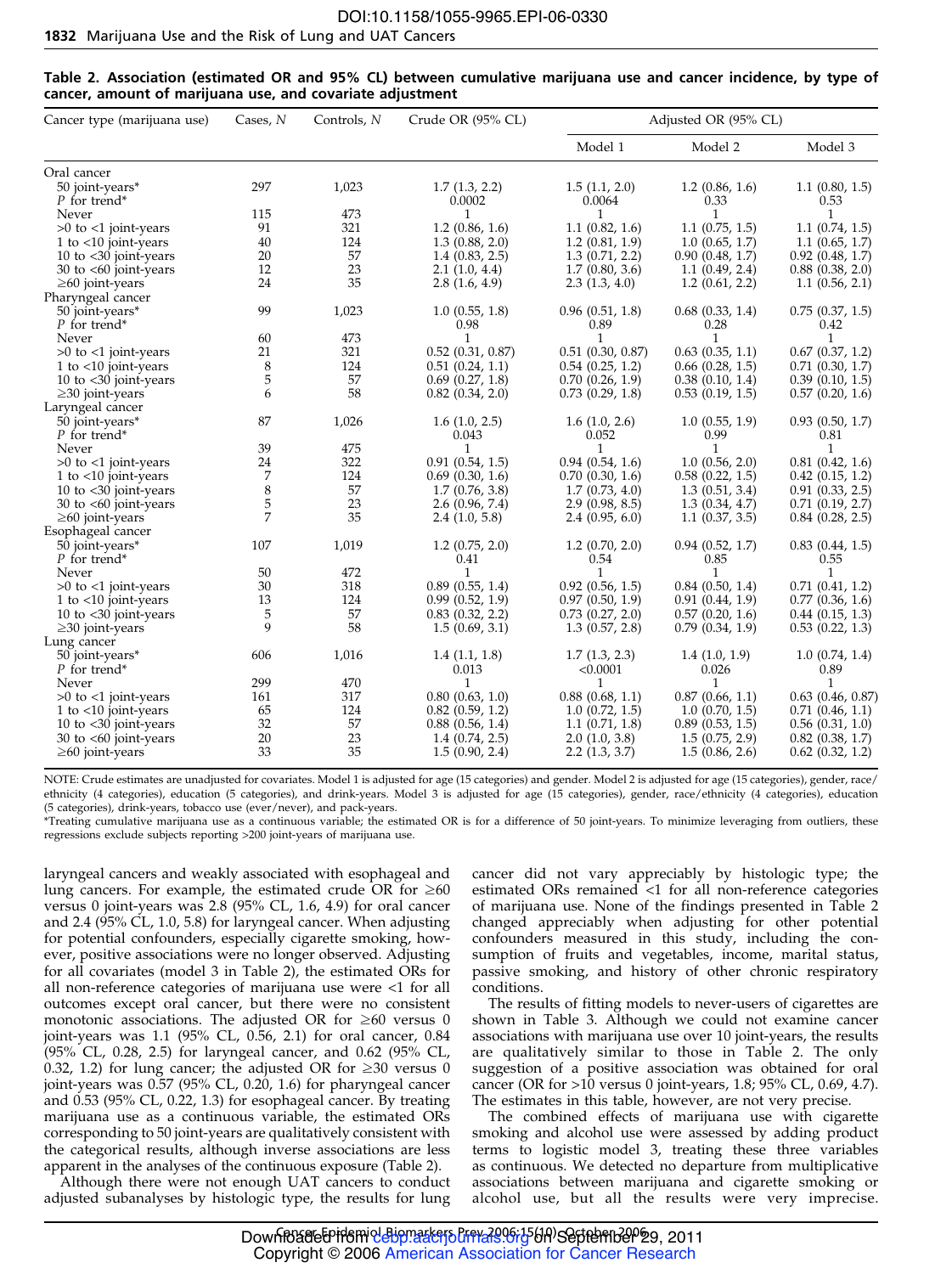Furthermore, there was no evidence of a positive association between marijuana and cancer among those with heavy use of tobacco or alcohol.

# Discussion

A major limitation of previous studies was the relative lack of subjects with use >10 joint-years, which limited their power to detect effects. In contrast, we had ample numbers of such users for oral and lung cancers. Nonetheless, and contrary to our expectations, we found no positive associations between marijuana use and lung or UAT cancers. Although we observed positive dose-response relations of marijuana use to oral and laryngeal cancers in the crude analyses, the trend was no longer observed when adjusting for potential confounders, especially cigarette smoking. In fact, we observed ORs <1 for all cancers except for oral cancer, and a consistent monotonic association was not apparent for any outcome. Similar findings were found when the analyses were restricted to subjects who never smoked cigarettes. The 95% confidence intervals for the adjusted ORs did not extend far above 1 (e.g., were under 2 for marijuana and lung cancer), which suggests that associations of marijuana use with the study cancers are not strong and may be below detectable limits for this type of study.

Despite several lines of evidence suggesting the biological plausibility of marijuana use being carcinogenic (1), it is possible that marijuana use does not increase cancer risk, as suggested in the recent commentary by Melamede (26). Although the adjusted ORs <1 may be chance findings, they were observed for all non-reference exposure categories with all outcomes except oral cancer. Although purely speculative, it is possible that such inverse associations may reflect a protective effect of marijuana. There is recent evidence from cell culture systems and animal models that 9-tetrahydrocannabinol, the principal psychoactive ingredient in marijuana, and other cannabinoids may inhibit the growth of some tumors by modulating key signaling pathways leading to growth arrest and cell death, as well as by inhibiting tumor angiogenesis (27-29). These antitumoral associations have been observed for several types of malignancies including brain, prostate, thyroid, lung, and breast.

Nonetheless, such inhibitory effects in some preclinical models do not necessarily imply that exposure to marijuana

smoke can prevent cancer occurrence in humans. In contrast to the latter findings, moreover, 9-tetrahydrocannabinol has been shown to augment lung cancer growth in an immunocompetent mouse model due to its potent effect on immunosuppression (30).

Because consistent dose-response associations were not observed for ever-users of marijuana, it seems plausible that the inverse associations were due to chance or bias. Given the modest participation rates among eligible cancer cases identified by the cancer registry, selection bias may have occurred if marijuana use was associated with participation to a different extent for cases and controls. A downward bias in OR estimation would be expected if nonparticipation were selectively greater in exposed cases or unexposed controls, and the pattern we observed is most easily explained by the latter selection bias. We have no way of determining the direction or magnitude of selection bias, however; and the possibility simply adds to our uncertainty about the direction as well as the magnitude of effects.

Another major source of bias is error in measuring the lifetime use of marijuana. Although we devoted considerable attention and time to collecting detailed histories and we assured subjects of the confidentiality of the information they were giving, marijuana use is illegal and socially disapproved in the U.S. Thus, some subjects may have been reluctant to disclose marijuana habits to our interviewers, and this reluctance may have differed between cases and controls. In California, however, marijuana has long been only a minor infraction, and it has been legal for medical use since l996.

Of more concern, subject recall of how much marijuana they smoked many years ago was certainly imperfect. Consequently, we expected that underreporting of past marijuana use might be problematic. Our findings, however, do not seem indicative of serious underreporting. Rather, our estimates of lifetime frequency of usage among controls are consistent with findings from both the national and California samples of the National Survey on Drug Use and Health  $(3\overline{1}, 32)$ . Furthermore, other researchers have concluded that self-reports of past marijuana use to be reasonably reliable (33, 34). Finally, if there were differential underreporting, we would have expected more reluctance to report among controls than cases, which would have elevated the estimates; instead, we found inverse associations.

| Cancer type (marijuana use) | Cases, N | Controls, N | Crude OR (95% CL)     | Adjusted OR (95% CL)  |                       |
|-----------------------------|----------|-------------|-----------------------|-----------------------|-----------------------|
|                             |          |             |                       | Model 1               | Model 2               |
| Oral cancer                 |          |             |                       |                       |                       |
| Never                       | 57       | 294         |                       |                       |                       |
| $>0$ to $<1$ joint-years    | 25       | 138         | 0.93(0.56, 1.6)       | 0.86(0.51, 1.5)       | 0.93(0.53, 1.6)       |
| 1 to $<$ 10 joint-years     | 11       | 34          | 1.7(0.80, 3.5)        | 1.5(0.68, 3.1)        | 1.5(0.68, 3.5)        |
| $\geq$ 10 joint-years       | 9        | 21          | $2.2$ (0.96, 5.1)     | $2.0$ (0.82, 4.7)     | 1.8(0.69, 4.7)        |
| Pharyngeal cancer           |          |             |                       |                       |                       |
| Never                       | 30       | 294         |                       |                       |                       |
| Ever                        | 13       | 193         | 0.66(0.34, 1.3)       | $0.61$ $(0.30, 1.2)$  | 0.92(0.41, 2.1)       |
| Laryngeal cancer            |          |             |                       |                       |                       |
| Never                       |          | 296         |                       |                       |                       |
| Ever                        |          | 193         | 1.3(0.44, 4.0)        | 0.97(0.31, 3.0)       | $1.2$ (0.26, 5.5)     |
| Esophageal cancer           |          |             |                       |                       |                       |
| Never                       | 14       | 293         |                       |                       |                       |
| Ever                        | 9        | 192         | 0.98(0.42, 2.3)       | $0.92$ $(0.37, 2.2)$  | $0.79$ $(0.30, 2.1)$  |
| Lung cancer                 |          |             |                       |                       |                       |
| Never                       | 91       | 291         |                       |                       |                       |
| $>0$ to $<1$ joint-years    | 10       | 136         | $0.24$ $(0.12, 0.47)$ | $0.26$ $(0.13, 0.53)$ | $0.44$ $(0.21, 0.92)$ |
| $\geq$ 1 joint-years        | 9        | 55          | $0.52$ $(0.25, 1.1)$  | $0.63$ $(0.29, 1.4)$  | 1.1(0.48, 2.6)        |

Table 3. Association (estimated OR and 95% CL) between cumulative marijuana use and cancer incidence among subjects who never used cigarettes, by type of cancer, amount of marijuana use, and covariate adjustment

NOTE: Crude estimates are unadjusted for covariates. Model 1 was adjusted for age (four categories: ≤45, 46-50, 51-55, and 56-62) and gender. Model 2 was adjusted for age (four categories), gender, race/ethnicity (four categories), education (five categories), and drink-years.